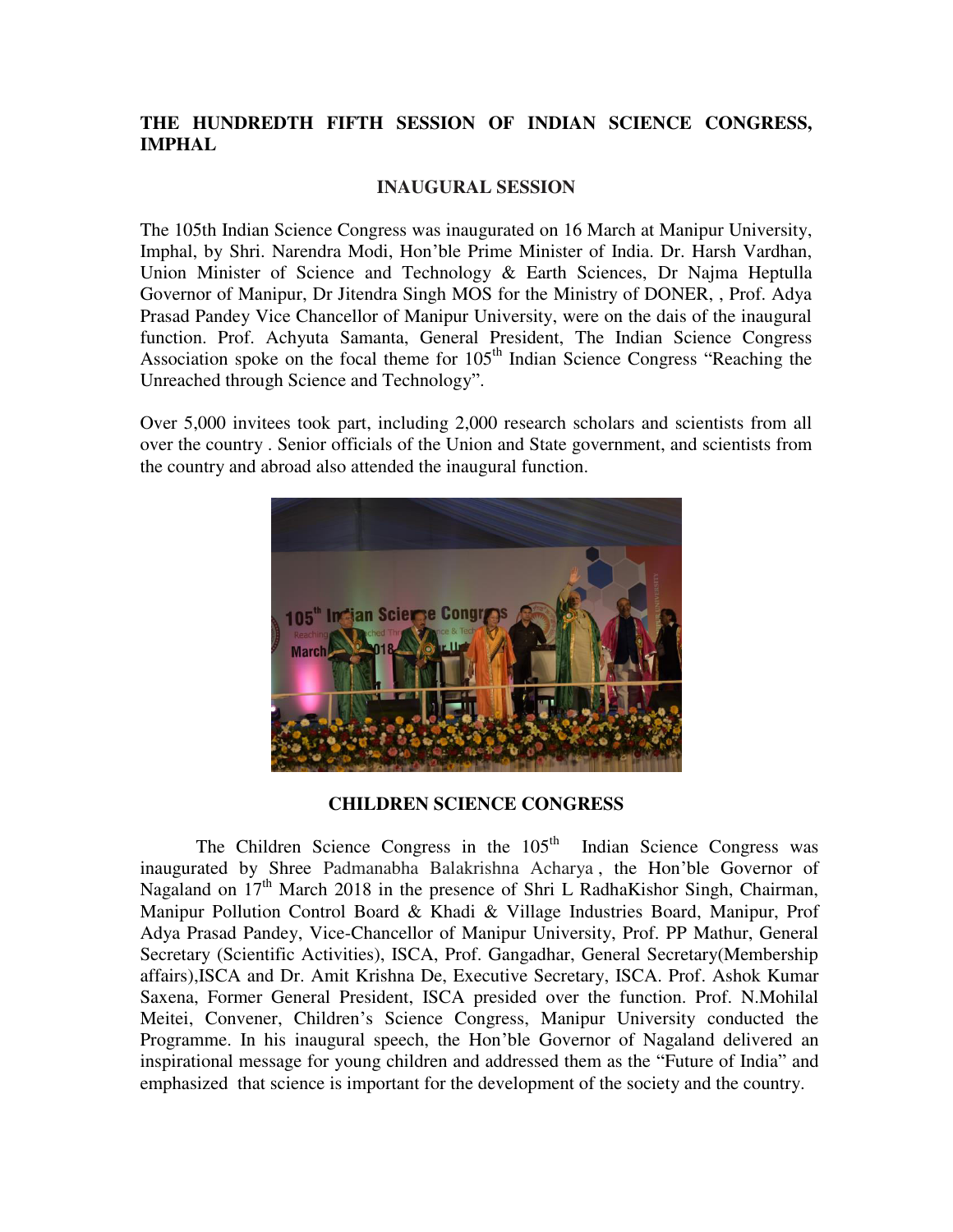Infosys ISCA Travel Award 2018 was also given to top 10 students for their best write ups in the field of Science & Technology (Annexure VI).

Besides a Science Model Competition was organized for the Schools and undergraduate students by the nationally selected ISCA Chapters competitors (Annexure – VII).



The Valedictory Function was held at 4 pm on Sunday, the  $18<sup>th</sup>$  March, 2018 at the Academic Building, MIT, Manipur University. Prof. Ashok kumar Saxena, Former General President, ISCAppresided over the function.. Prof. Adya Prasad Pandey, Hon'ble Vice-Chancellor, Manipur University; Prof. P.P. Mathur, General Secretary ( Scientific Activities), ISCA; Prof. Ranjit Kumar Verma, Treasurer were the Presidium members. Dr. Arun K. Pandey, Assistant Executive Secretary, ISCA delivered Vote of thanks.

Around 10,000 students participated in this mega event on the day of the Inauguration and at an average per day 4000 Students visited the venue of the Children's Science Congress during the two days.

#### **WOMEN'S SCIENCE CONGRESS**

The 7th Women Science Congress was inaugurated as part of the 105th Indian Science Congress, 2018, at the Centenary Hall of Manipur University, Imphal. The inaugural function was graced by Shri Keshari Nath Tripathi, Hon'ble Governor of West Bengal as the chief guest. The Manipur University Vice Chancellor, Prof. Adya Prasad Pandey attended the function as the key note speaker. The function was presided by Prof. Ashok Saxena, Former General President of ISCA. Prof. Vijay Laxmi Saxena, former General Secretary, ISCA and Ms Namita Gupta, Scientist, Department of Science and technology were the guest of honours. Prof. P. P. Mathur, General Secretary (Scientific Activities), ISCA opened the function with his welcome address. The function was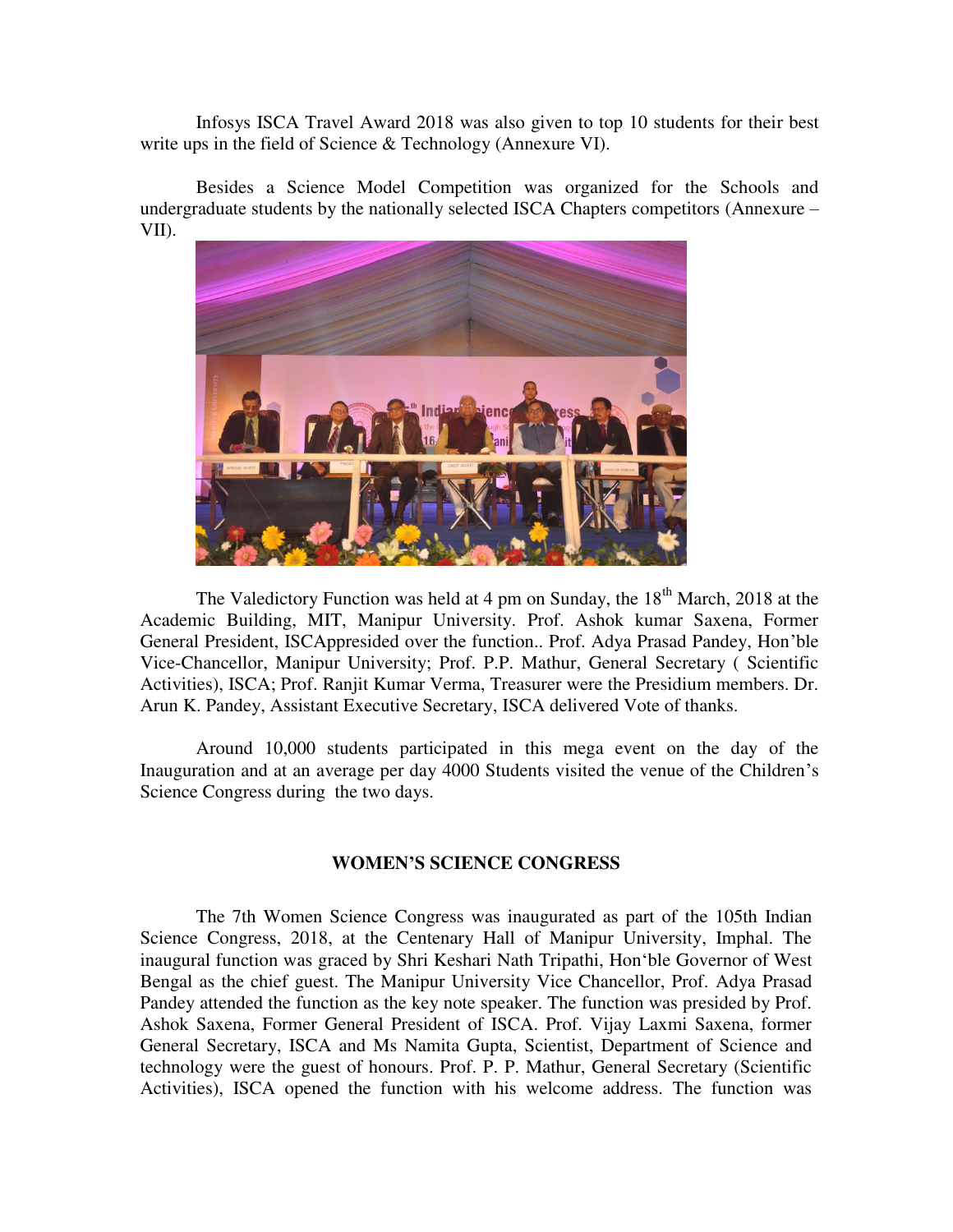concluded by Prof. Gangadhar, General Secretary (Membership Affairs), ISCA delivering his vote of thanks.



The 7th Women Science Congress opened with two sessions categorized into two themes: Women and Science - Reaching the Unreached and Women and Health Issues respectively. Eminent women science professionals took part on the first day of the women science congress by presenting their research papers on the two given themes.

The Valedictory function was graced by Dr. K. Sobita Devi, Chairperson, Manipur State Commission for Women as the Chief Guest, Dr. Veena Pandey, Ex-Member, Legislative Council, Uttar Pradesh as the Guest of Honour and Prof. Ashok Saxena, Former General President, ISCA as the President of the function respectively. Prof. P.P. Mathur gave welcome speech and Prof. Memcha Loitongbam, the convener summarized the sessions and brought forward the take away recommendations for the welfare of the women from the congress.

#### **SCIENCE COMMUNICATORS' MEET**

Science and technology communication can help spread scientific way of thinking among people and make science accessible to them. Establishing science centres in villages can help achieve this, said Y. Joykumar Singh, Deputy Chief Minister of Manipur, while addressing the 11th Science Communicators' Meet at the Indian Science Congress on 19<sup>th</sup> March. 2018. Prof. Adya Prasad Pandey, Vice Chancellor, Manipur University said, "using innovations in science and technology as an instrument of socioeconomic change will have an impact in making sure that efforts in science and technology are not limited to scientific laboratories and academic institutions but are reaching to common people." Prof. P. P. Mathur, General Secretary (Scientific Activities), ISCA delivered welcome address. The function was presided by Dr. Ashok Kumar Saxena, Former General President of ISCA. The function concluded with vote of thanks by Prof. Gangadhar, General Secretary (Membership Affairs), ISCA .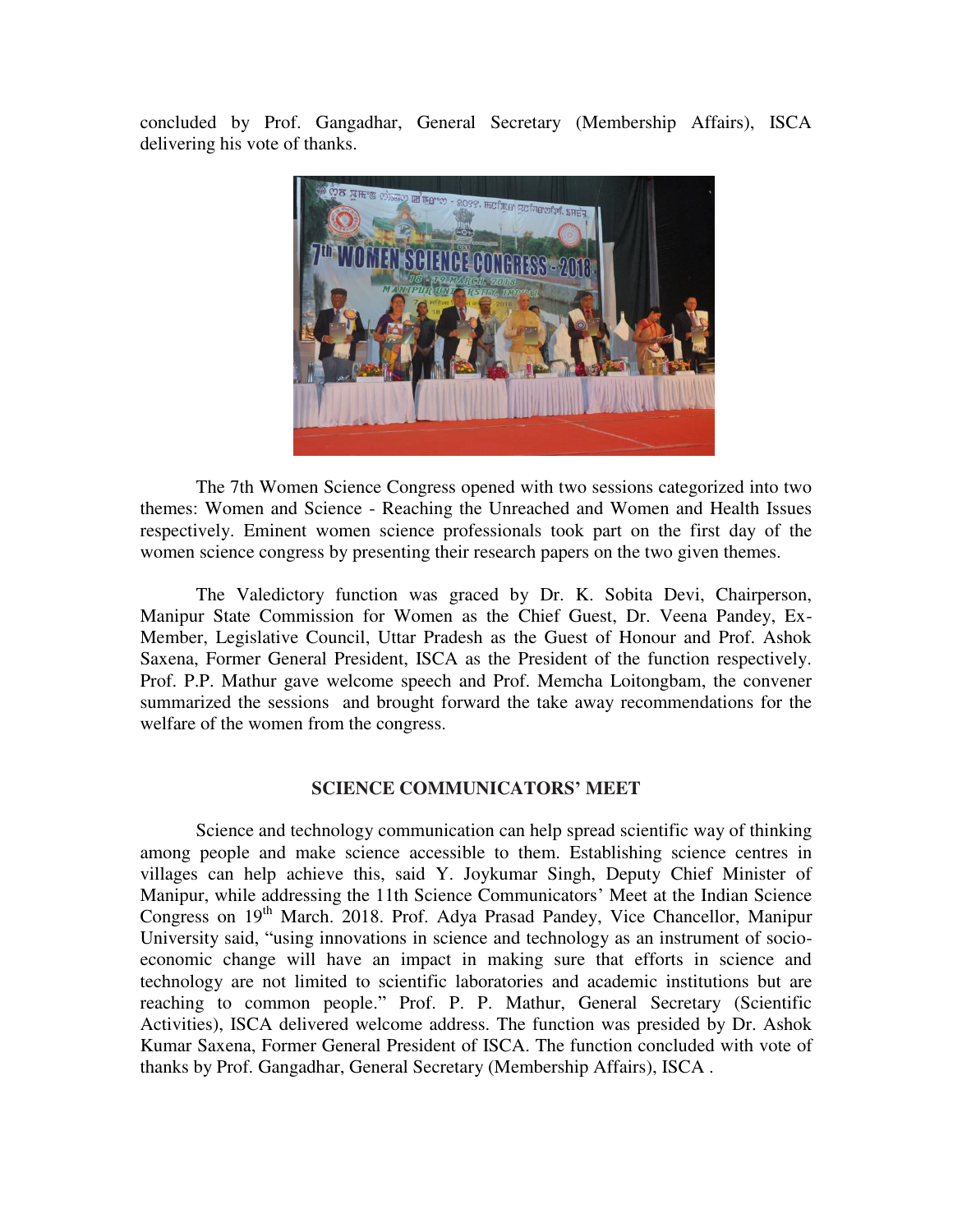There were different presentations in the meet on various topics like science and technology in rural area in Indian society, technological advancement in agriculture and medical sciences of society, key role of bioinformatics in science and technology, role of communication media in revamping science education.

Ever since its inception a decade ago, Science Communicators' Meet is held every year at the Indian Science Congress. It provides opportunity to academicians, science journalists, activists, film makers, scientists and communicators to deliberate and exchange their views on science communication.

There were sixteen oral presentations, sixteen poster presentations and five special invited lectures. Among the keynote speakers were Dr. CM Nautiyal, Prof. A. Surjalal Sharma, Maryland University, USA; Dr. D.C. Goswami, former scientist with NEIST ; Dr. Arup Kumar Misra, Director, Assam, Science, Technology & Environment Council, Guwahati; and Dr. Manoj Kumar Patairiya, Director, NISCAIR. The meeting was supported by the National Council for Science and Technology Communication of the Department of Science and Technology.

Valedictory function was conducted on  $20<sup>th</sup>$  March, 2018. The guests were welcomed by Prof.P.P.Mathur General Secretary, Scientific Activities, ISCA. Sri Th Radheshyam Singh, Hon`ble Education Minister, Govt of Manipur was Chief Guest. Dr Rajinder Singh, NCSTC, DST and Prof N Rajmuhun Singh, Convener, Science Comuunicators' Meet were present. Finally Vote of Thanks was given by Prof K. Jugindro Singh, Manipur University.



#### **SCIENCE EXHIBITION: PRIDE OF INDIA EXPO**

The Pride of India (PoI) Expo, one of the major attractions of  $105<sup>th</sup>$ Indian Science Congress (ISC) was inaugurated by Dr. Harsh Vardhan, Hon'ble Union Minister of Science and Technology,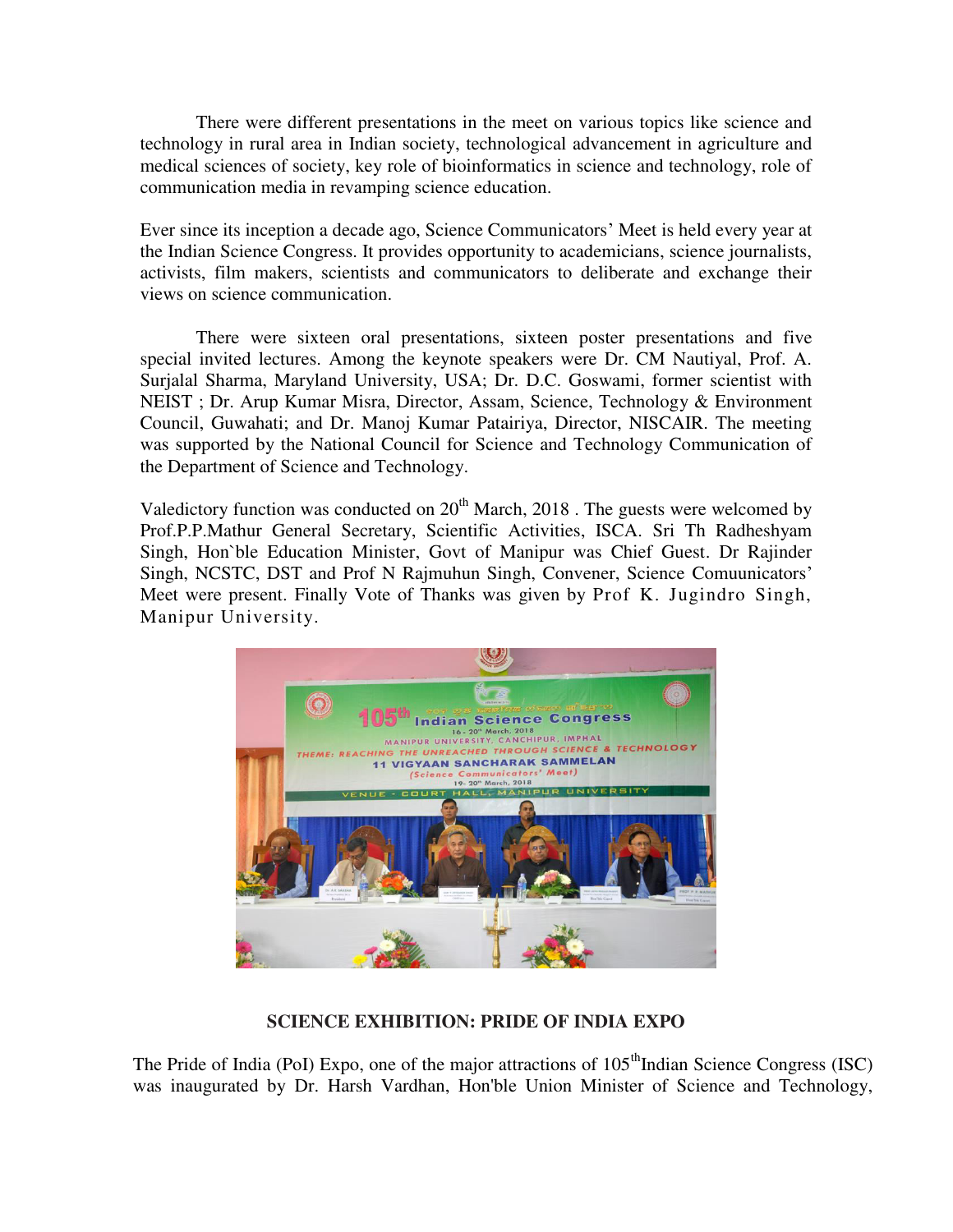EF&CC and Earth Sciences in the presence of Secretary DST, GoI, Vice Chancellor, Manipur University and other dignitaries.

The PoI Expo, spread over an area of approx. 18,000sqm, received excellent response with the participation of over 175 organisations. The expo depicted confluence of new ideas, innovations and productscovering the entire canvas of scientific world.It was a splendid display of cuttingedge technologies, leading scientific products and services, path breaking R&D initiatives and achievements of India's foremost and leading public and private sectors, government departments, research labs, educational institutions, corporate, defence etc.

The special pavilions like "Edu Vision"brought various educational institutes under one roof while "Make in India" was directedtowards our Hon'ble Prime Minister's vision. Manipur showcased various initiatives and achievements in the "Host State Pavilion". All the pavilions were highly appreciated by all the dignitaries and visitors.

The PoI Expo received tremendous response with lakhs of visitors during the 5 days, especially students.

VigyanJyot (VJ) – *Flame of Knowledge* was flagged off by Dr. NajmaHeptulla, Hon'ble Governor of Manipur ceremoniously, mounted on a float on 14<sup>th</sup> March 2018 from Raj Bhawan and was received by the Hon'ble Vice Chancellor, ProfAdya Prasad Pandey at Manipur University in the presence of former General Presidents, dignitaries, academicians and students.

## **VALEDICTORY SESSION**

During the Valedictory Function on 20<sup>th</sup> March 2018, Prof A P Pandey, Vice Chancellor, Manipur University, gave the welcome address. Young Scientist Awards and Best Poster Awards were presented by Dr. Najma Heptulla, Hon'ble Governor of Manipur in the presence of Prof. Achyuta Samanta, General President, ISCA, Dr. Manoj Kumar Chakrabarti, General President (Elect), Prof Narayana Rao, Immdediate General President, ISCA Dr A K Saxena, immediate Past General President, ISCA, Prof. P. P. Mathur, General Secretary (Scientific Activities), ISCA , Prof. Gangadhar, General Secretary (Membership Affairs), ISCA, and other dignitaries.. Valedictory address was delivered by Dr. Najma Heptulla, Hon'ble Governor of Manipur .The Vigyan Jyoth was handed over by Prof. Achyuta Samanta, General President to Dr.Manoj Kumar Chakrabarti General President Elect. The function ended with vote of thanks by Prof Arun Kumar, Local Secretary.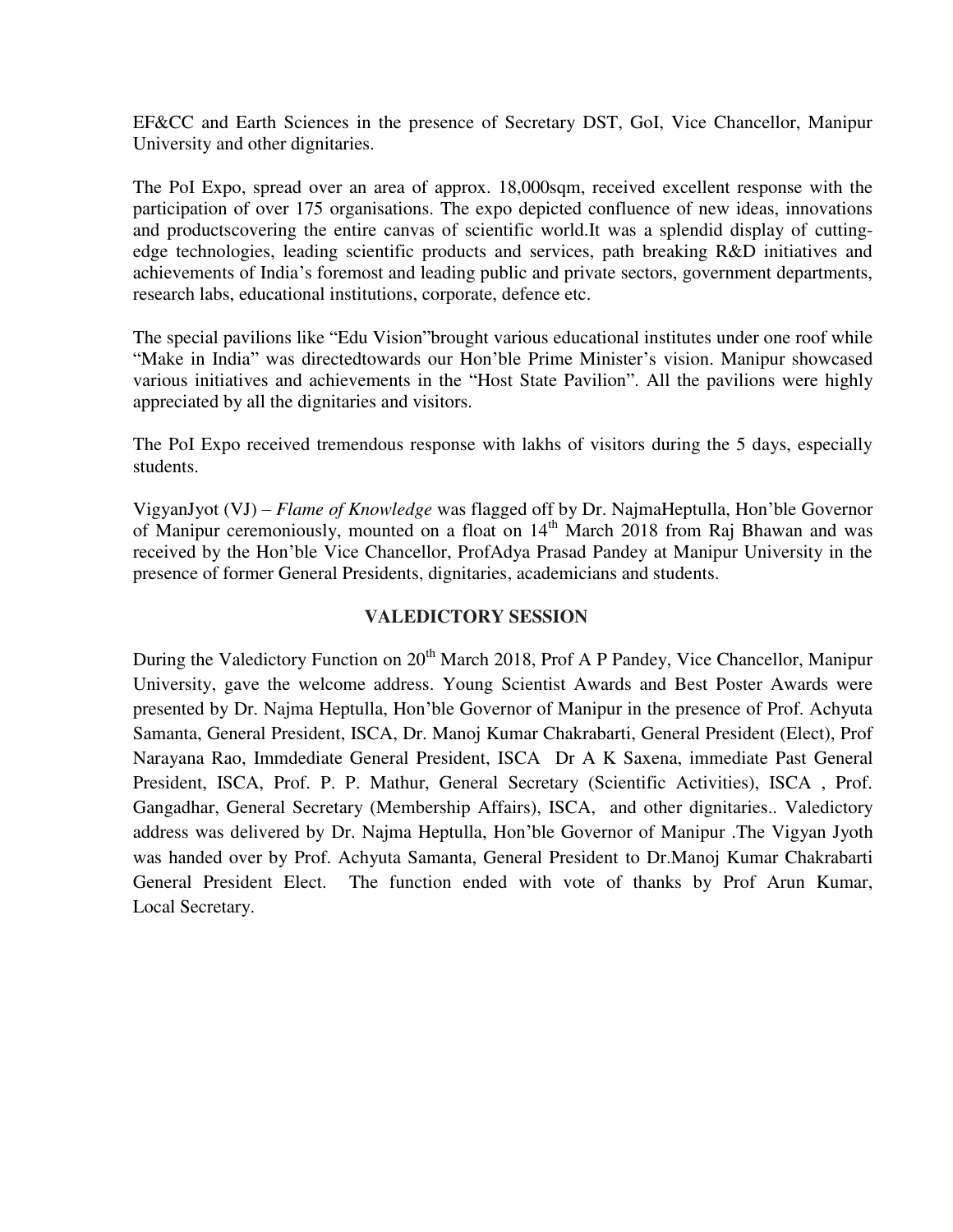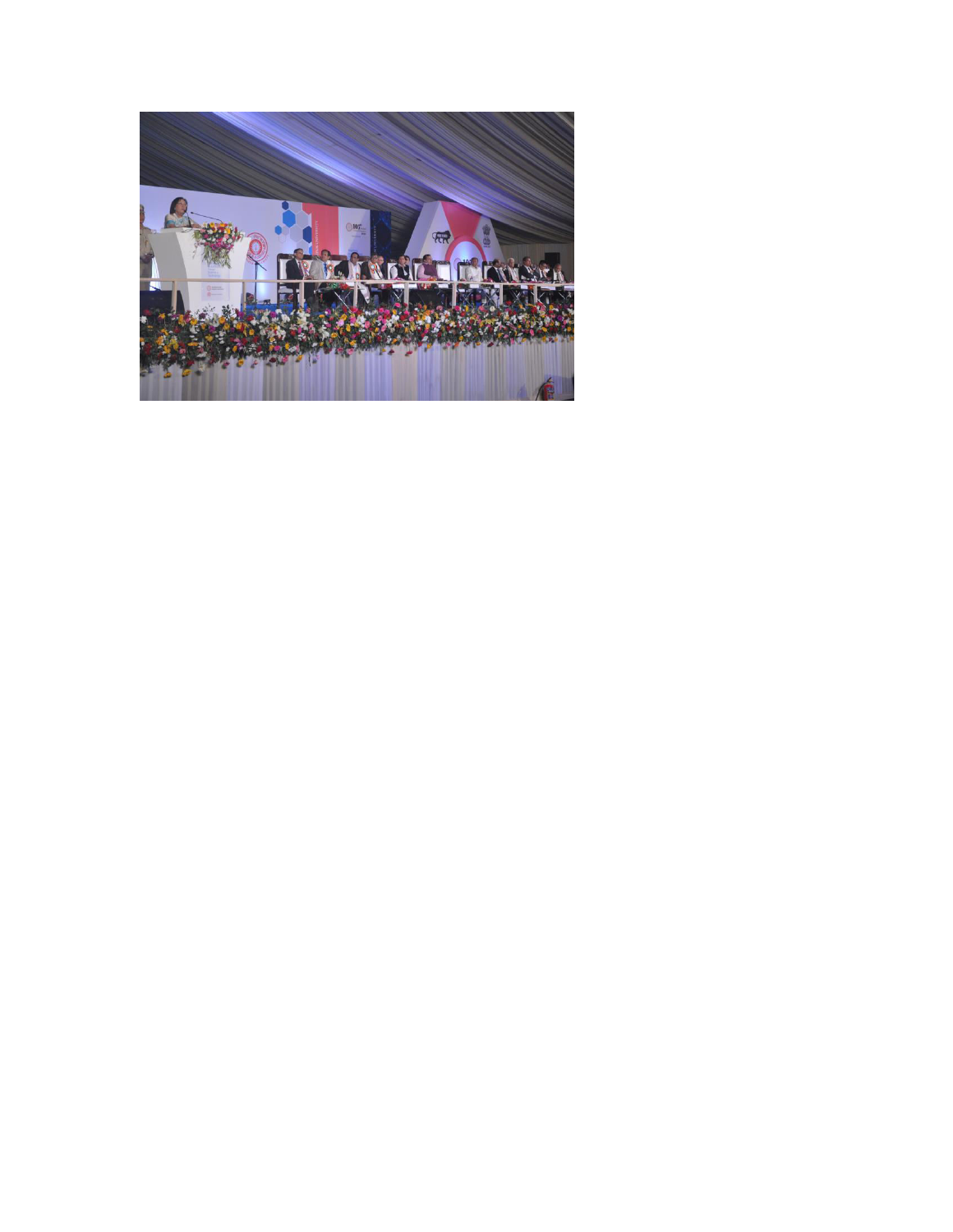# **105TH INDIAN SCIENCE CONGRESS MANIPUR UNIVERSITY,IMPHAL 16 – 20 MARCH,2018**

## **RECOMMENDATIONS FROM SECTIONS**

### **Agriculture & Forestry Sciences**

1. A System based holistic approach including land resource information on 1:10000 scale is recommended for sustainable development for the unreached small and marginal farmers as alternative

for the component and commodity based approach.

2. The holistic approach constituting of selection of right land use, right technologies (Resource Conservation Technologies (RCTC), Conservation Agriculture and Organic farming in the context of regional socio-economic profile of the farmers) on well defined soil system is recommended as the tool to prevent the impact of climate change, land degradation and food insecurity.

3. IT enabled Extension Mechanism including Geoportal, Mobile Labs, geoinformatics etc. is recommended to be used for communicating science and technology development to the unreached living in the farthest and remotest corners of the country.

4. Integrated Farming System, a climate resilient technology can be a potential approach to meet the target of enhancing 40% crop productivity, reducing 30% poverty and 20% emission for small and marginal farmers of the country.

5. System and Holistic approach for sustainable development of small and marginal farmer is very much regarded as replacement for the component and commodity approach presently practiced.

6. Organic farming, though a good concept, should be for selected crops and selected pockets of land and not to entire North-East Region of India.

7. The existing IFS modules developed for hill and valley farmers should be fined tuned.

8. Crop and location specific customized fertilizers should be developed for NEH region.

9. Emphasis on development of small water storage structure in each farm holding for used

during the off season.

10. Climate smart agriculture – involving adaptation strategies for land use, crop planning and utilization strategies like resource conservation technology (RCTC), conservation agriculture, and organic farming are promising for bringing food security in a sustainable manner.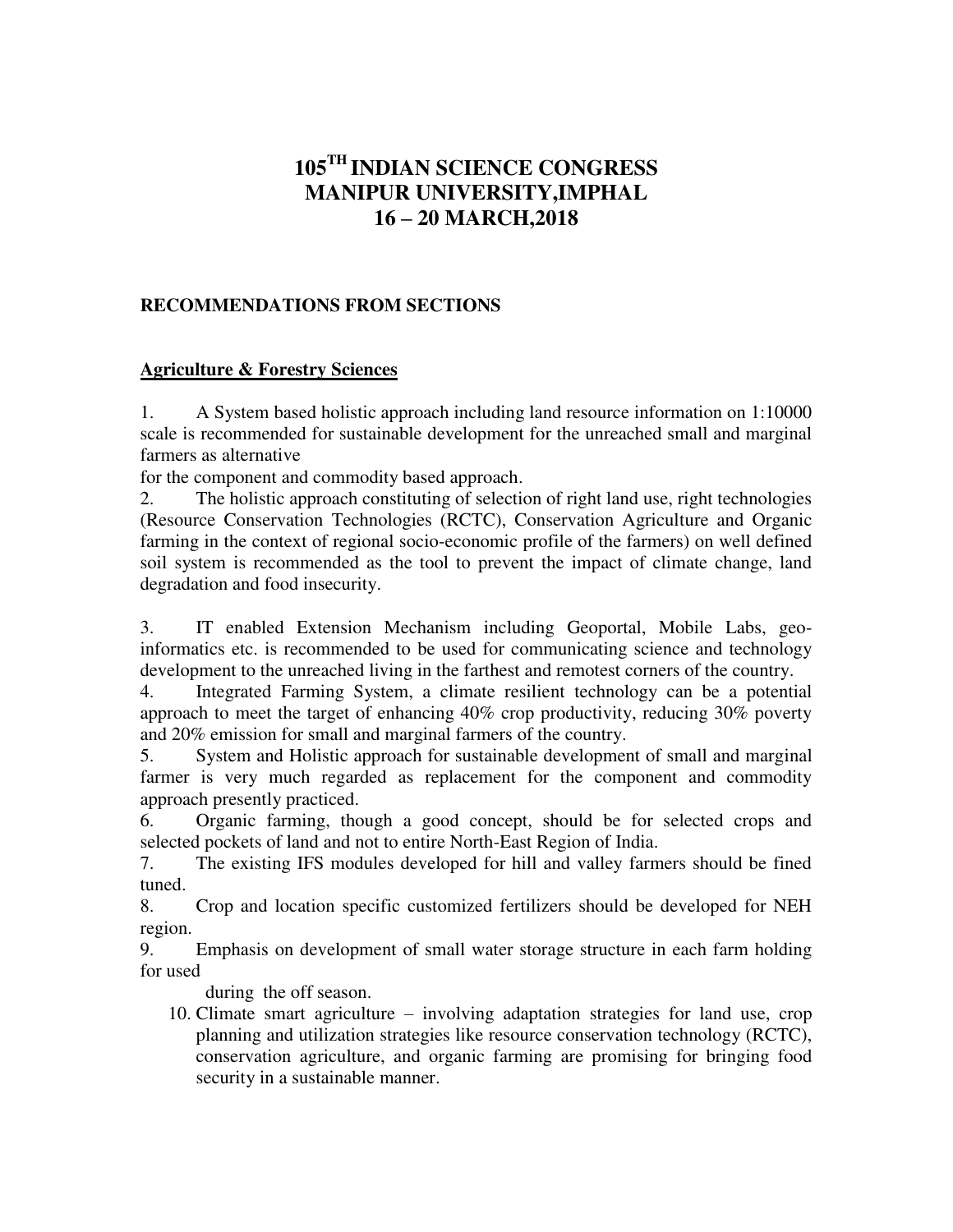- 11. ICAR-NBSS and LUP developed modelling software- BHOOMI Geoportal can be used as a potential tool for land resource management and use of planning of our country.
- 12. Soil management offer promises for climate change adaptation through modifying crop management practices, improving water management, adopting new farm techniques such as RCT and harnessing the indigenous technical knowledge of farmers.
- 13. Database repository of information on soils in relation to quality and productivity expertise and backstop from other scientific organisations and exchange of information needs to be developed.
- 14. For quick identification and mapping of degraded land, MODIS time series, NDVI data supported by DEM and legacy data can be reliable tool.
- 15. Up-scaling methodology framework developed for Goa state may serve as model of updating the soil resource information of other states of the country in a detailed, cost effective, time bound and accurate manner.
- 16. Implementation of site specific nutrient management can be upscaled and used in farmers field with Nutrient Expert DSS tool towards doubling of farmer's income.

### **Animal Veterinary and Fishery Sciences**

- 1. In the courses of New Biology like Biotechnology, Microbiology, Bioinformatics, etc the Basic Biology should be made integral part at undergraduate and Postgraduate studies.
- 2. Check list of biodiversity at each Mandal/Village level should be prepared identifying endemic and endangered species.
- 3. Develop conservation methods for each species. Identify new bio resources to meet future food, health and economic needs of man but to a special care for environment and sustainable development.
- 4. It was unanimously resolved and strongly recommended that the students of biology group, specially studying the subject of Zoology, dissections must be an essential component of their curriculum.
- 5. The assemblage of species with which we share the planet represents a vast untapped genetic diversity, with undiscovered pharmaceutical and beneficial substances. So program needed to be initiated for the exploration of other less known potential varieties of life forms with a view to ensure rural livelihood, food health and financial security for unreached ones.
- 6. Documentation of traditional technical knowledge, (TTK) nd indigenous technology, its revival and strengthening for sustainable development in the area of bio-resources and adaptation to climate change should be made for the benefit of unreached ones.
- 7. Bio-resources are the wonderful gift of nature to the mankind whose sustainability can be effectively linked to rural livelihood and economic development, so science education should aim at attracting students for proper management and sustainable utilization of bio-resources with emphasis on sustainable development.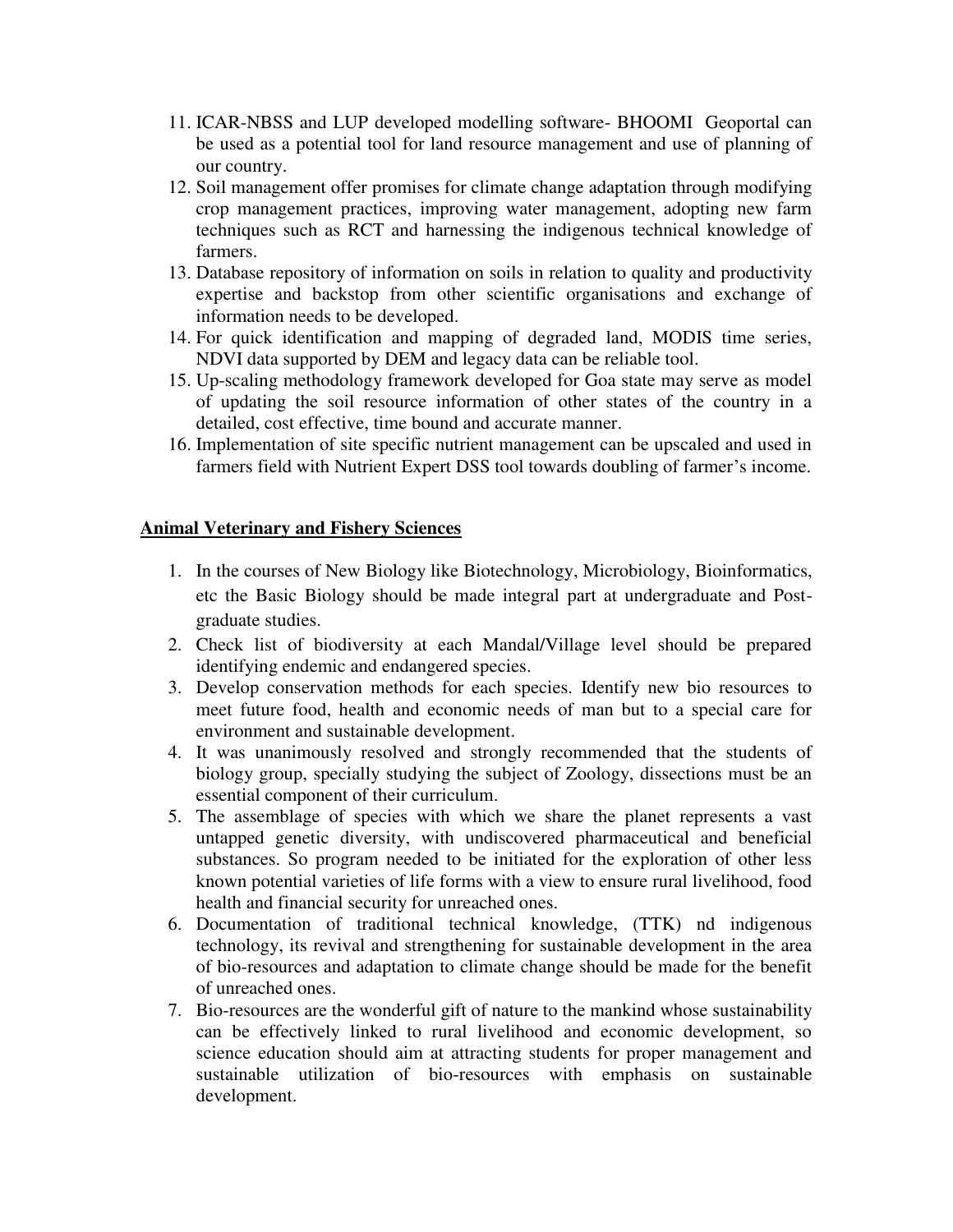- 8. Programme needs to be initiated for exploration of other less known varieties of life forms with the view to ensure livelihood, food and health security.
- 9. Application of molecular tools for wildlife conservation, especially of endangered and endemic species may by given greater importance.
- 10. Promotion of public awareness on biodiversity conservation role of individuals for minimizing ecological footprint and maintaining health and hygiene in the vicinity should be made.
- 11. Multivoltine race of silkworm (*Bombyx mori*) should be tested under different agro-climatic Zones of India for proper evaluation of their improvement efficiency.
- 12. Bio-economic modeling of different ponds and reservoir management with view to increase fish production should be carried out.
- 13. Public-private partnership (PPP) should be encouraged to solve the environmental problems and conservation and proper utilization of all sorts of ecosystems and life forms, which ensure food, health and livelihood security.
- 14. Public participation in decision-making should be ensured and integration of environmental, economic and social sustainability with food, health and livelihood security of the people.
- 15. Various disease problems (in aquaculture and animal husbandry etc.) and their management should be worked out in details.
- 16. Launching of massive training programmes to link economically important bioresources such as silkworm, honey bee, aquaculture, vermiculture, pearl culture livestock etc. with a view to promote/accelerate more rural livelihood should be intensively initiated.
- 17. Since Science and Technology is now providing important tools for food, health and livelihood security, short term training should be initiated for unreached in rural area for better production of entables which will contribute in increasing National GDP.

## **Anthropological and Behavioural Sciences (Including Archaeology, Psychology, Education and Military Science)**

- 1. More and more psychologists and other behavioural scientists should be involved in Government agencies for putting their efforts in reaching the unreached.
- 2. Psychological and Anthropological approaches should be encouraged in researches on unreached groups for getting more realistic results.
- 3. An institute should be established for studying the unreached group.
- 4. A proper psychological approach is needed for Tharus as well as for the other tribal groups of our country in order to reach in unreached.
- 5. Anthropologists, Psychologists and other behavioural scientists should integrate research methodologies and approaches in future research in reaching the unreached groups.
- 6. There is a need to conduct more studies on rural population as much work has been done on urban population. So Anthropologists, Psychologists and other behavioural scientists have to move towards the villages.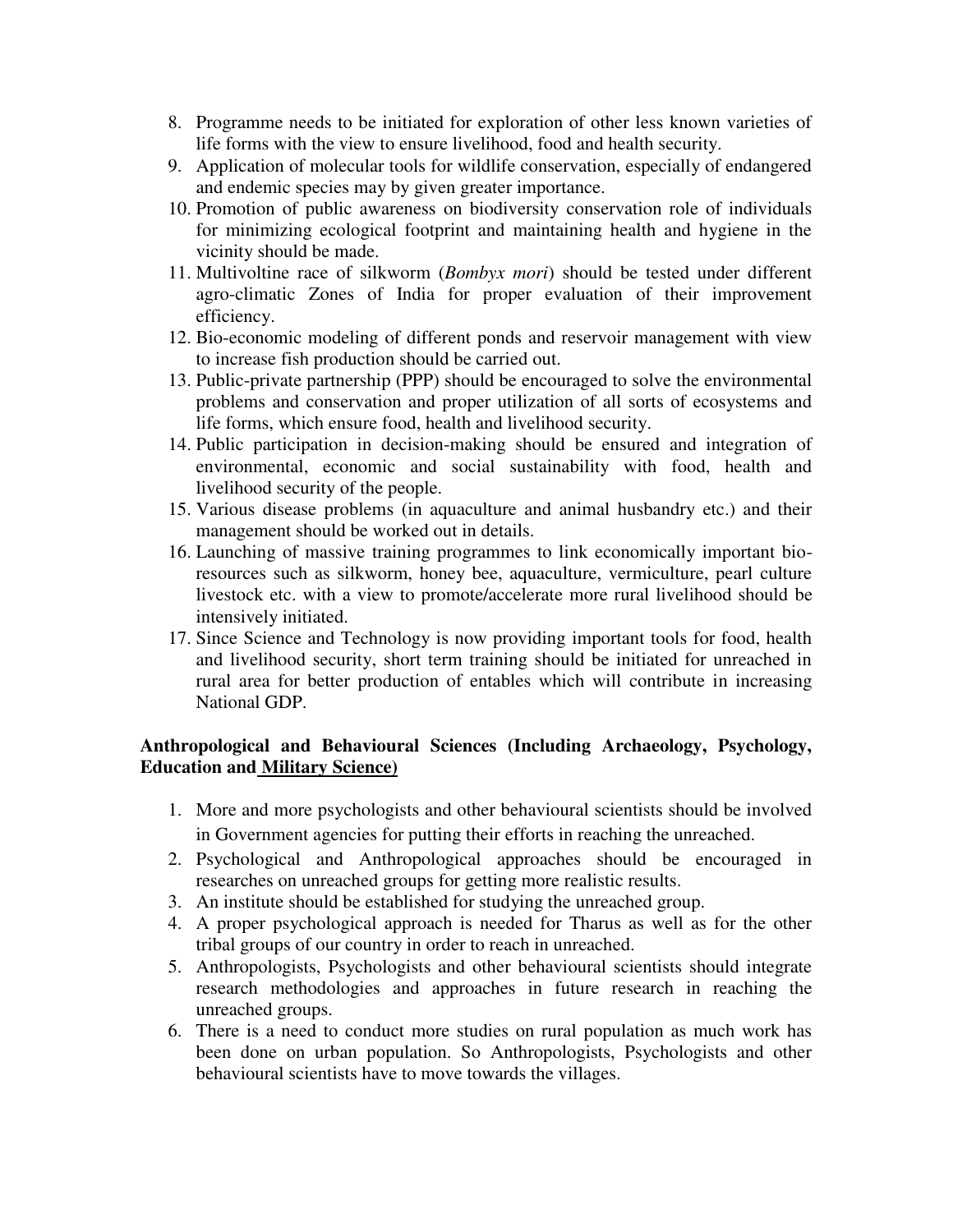- 7. Efforts have to be made in shortening the psychological distance between reacheds and unreacheds.
- 8. The unreached sections of the society have to be motivated for their uplifment by Anthropologists, behavioural scientists and Psychologists.
- 9. Government should involve more and more Anthropologists, Psychologists and behavioural scientists in planning and administration schemes for welfare of unreached groups including tribals of India.
- 10. The unreached group has to be converted into developing and developing into the developed one. This process has to be continued till an optimum stage of equilibrium is achieved. We as behavioural scientists must have yearn to reach the unreached sections of society.

### **Earth System Sciences**

- 1. Climate change has become a serious issue globally, human interference has catastrophically increased its negative impact. Together, the scientific community/ managers/ discussion makers need to take desired steps towards the migration of impact of climate change. For better understanding and mitigating the Climate Changes there is a need to incorporate the geological principles as they are bases for such changes.
- 2. In disposing the nuclear wastes safety, India has taken a great initiative  $\&$  should continue the strategic plan of safe disposal so as to prevent living beings from getting affected. Such proposals be implemented taking into account the existing norms.
- 3. The occurrence of earthquake correlates well with the loading & unloading of reservoirs. This requires a systematic study & planning. Research work towards early warning of earthquakes needs to be strengthened.
- 4. LIDAR and UAV is the new era of remote sensing. Its application need to be increased, especially in the field of atmospheric pollution/chemistry and cryospheric sciences.
- 5. New Austrian Tunnelling Method (NATM) is most suitable for tunnelling activity in the difficult terrain region like Imphal .
- 6. Groundwater in Manipur Valley is contaminated with heavy metals and need immediate attention and remediation.
- 7. Satellite data is easily available with ISRO. The users should actively use it to address the real problems of the society including disaster migration, natural resources management and monitoring environment.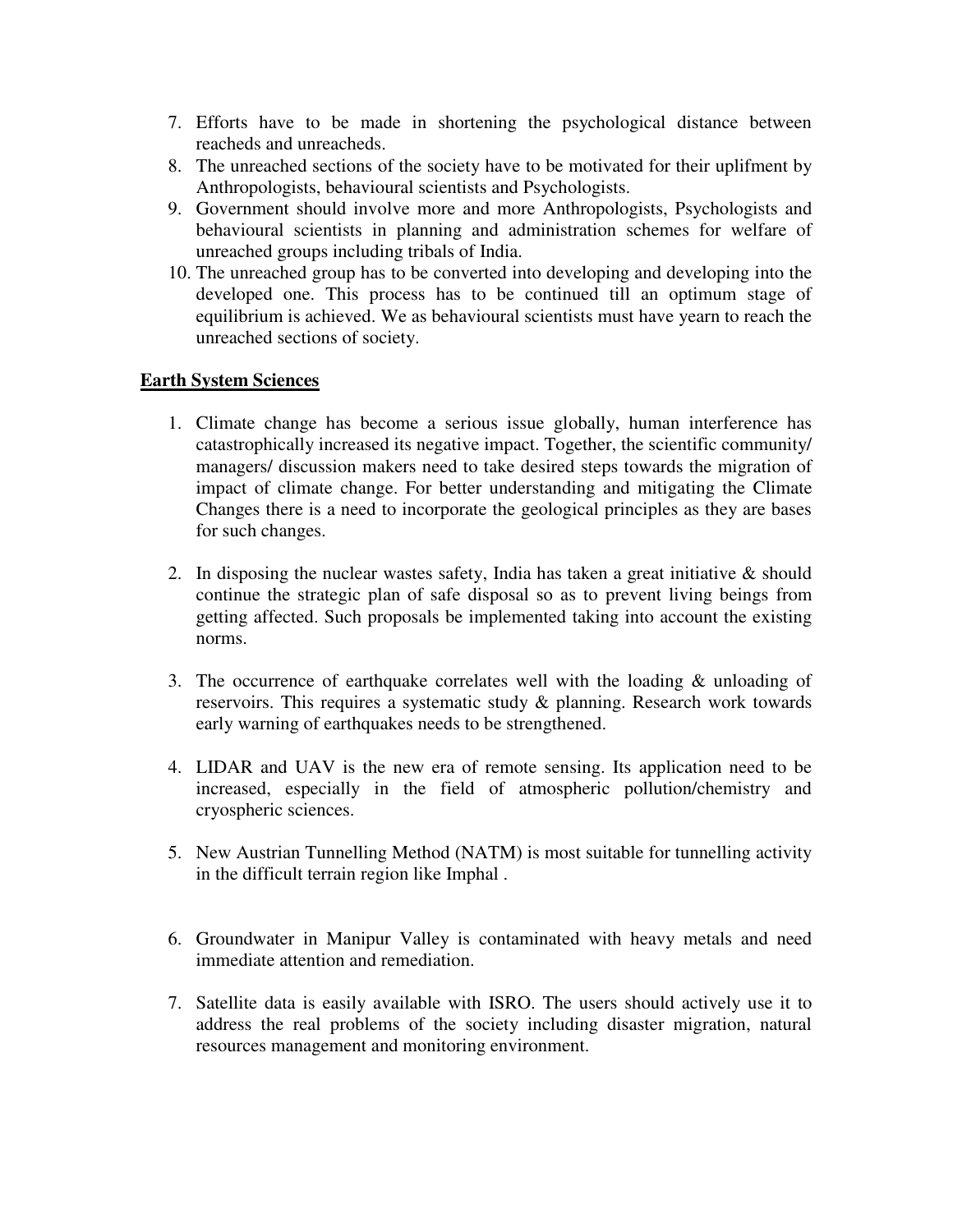- 8. Monitoring, assessing and combating desertification is extremely important in today's World and can be easily done using satellite data. As one fourth of land in India is under desertification combating measures should be aggressively done.
- 9. Unmanned Aerial Vehicle (UVAs) have multiple application and should be constructively employed to address various societal issues.
- 10. VEDAS, a revisualization platform, devised by SAC/ISRO, Ahmedabad to find monthly, yearly potential of solar, winds & wave energy, apart from the weather of information available on various grounds/themes.
- 11. Landslide signals should be observed well in advance so as to apply mitigation measures to prevent it.
- 12. The Earth System Sciences Section organised the first Industry academia meet on  $17<sup>th</sup>$  March to highlight the gaps between the requirements of the Industries and the method's to fill up the gap between academic pursuits and the industrial requirement, and made the following recommendations:
- 13. NCERT books should include the detailed information as a chapter on Earth System Sciences and modern and latest concepts be included in the books so as to increase the awareness of the students at any early age and to give them the correct information.
- 14. Code of stratigraphic nomenclature should be standardized so that the geoscientist refers to the correct terminologies within the India region and Globally and for industrial applications.
- 15. The information about the  $36<sup>th</sup>$  IGC 2020 is scheduled is to be held in India so a special request be made to some of the funding agencies to give travel grant to atleast 200 students from North Eastern regions for awareness & exposure to students and to provide them an opportunity to enhance their knowledge and participation.
- 16. Rare Earth Metal needs to be explored with concerted efforts.
- 17. There is a need to have more training programs and workshops for better exposure to the researchers and students of the NE region on the subjects like disaster management, tectonics etc.
- 18. Special emphasis should work on real time problem.
- 19. Special emphasis should be on skill development & utility skills of the students through training & workshops.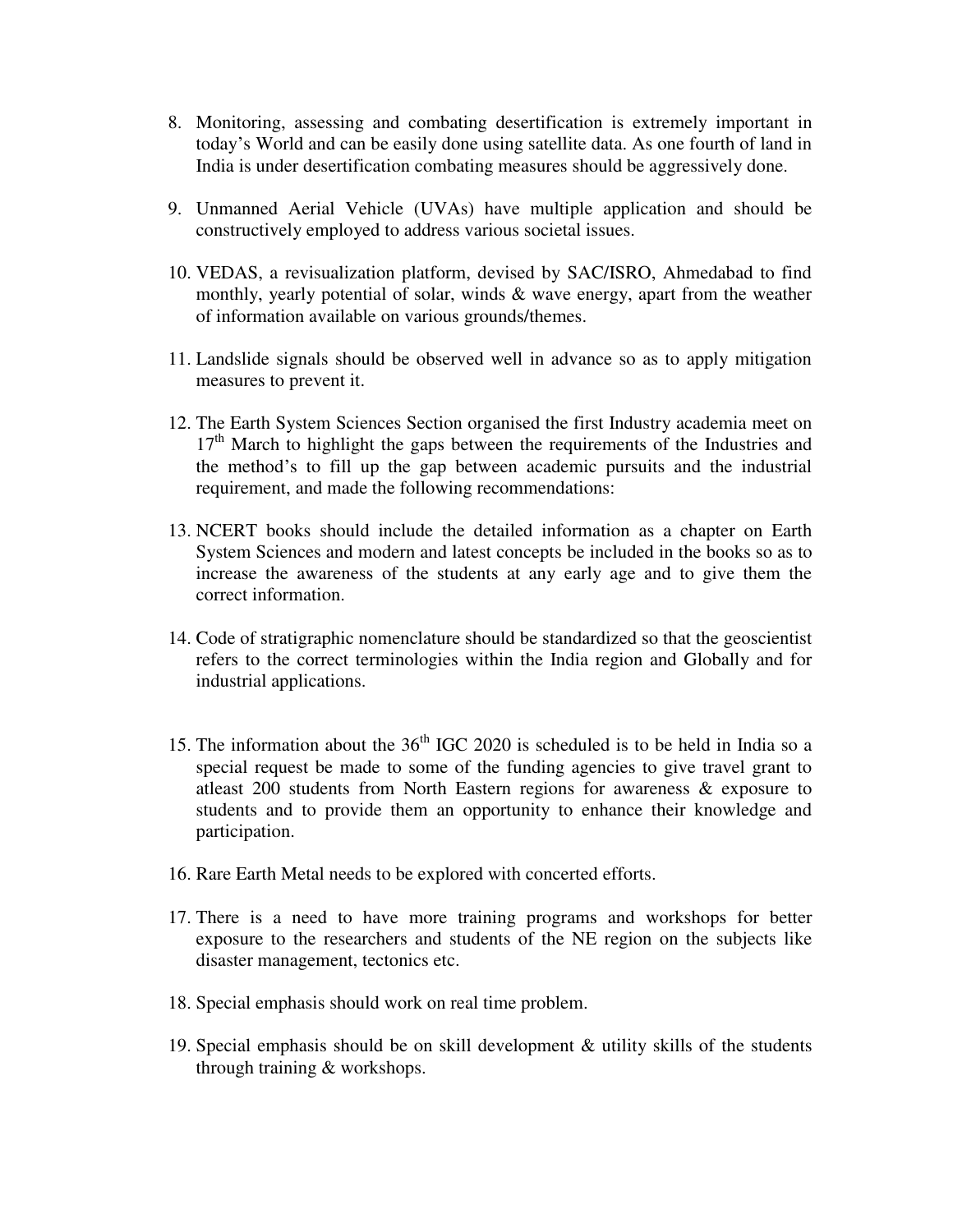## **Engineering Sciences**

- **1.** Rejuvenation of Indian Rivers in general and Ganga in particular using Propeople Technology and use of Low-cost treatment systems needs to be highlighted.
- 2. Low cost CO**2** capture and low temperature gasification technology need to be utilized for opening up new Horizons of Hydrocarbon Engineering.
- 3. Importance of Engineering Education and its relevance in the national development should incorporate for better education and service policy making.
- 4. Reaching the Unreached can be achieved using discriminate use of "Science and Technology" viz. Atom Economy, Cradle to Cradle Mechanism, Viability Rader, Bio Mimicry, and Nature Inspired Holistic Science & Technology with Man/society at its centre.
- 5. Intigrated water resource management should be given importance in the national development of trough innovation in Science and Technology.
- 6. Policy makers need to incentivize the reduction of solid waste materials and put more responsibilities on the manufacturer for their products to control the quantity of waste generated.
- 7. Technical, socio-economic and environmental performance evaluation of nature based drinking water systems", can play a important role in rural water supply plocymaking.
- 8. Holistic and Integrated Rural Development from Engineering Perspectives needs to be addressed.

## **Environmental Sciences**

- 1. "Citizen Science" has emerged as use of sound science based approaches by members of the general public by turning them into responsible "Citizen Scientists".
- 2. To improve the expansion of science and efficacy of governance 'Citizen Science' approach is *'the future'*. Integration of new technologies with people's involvement in systematic data collection and real time information from ground provides opportunities for public participation in scientific research and resource management.
- 3. Use of mobile phone technology, motivation to participate in environmental issues, and a mechanism for effective participation through '*Citizen Science'* is a 'participatory solution' for stakeholders. Students participation as volunteers is good investment of time and resources for their intellectual growth.
- 4. Citizen science approach will play a pivotal role in managing important tasks in –
- 9. developing 'Early Warning System' before the disaster
- 10. implementing 'Mitigation Measures' during disaster
- 11. mobilizing 'Resource Allocation and Recovery' after the disaster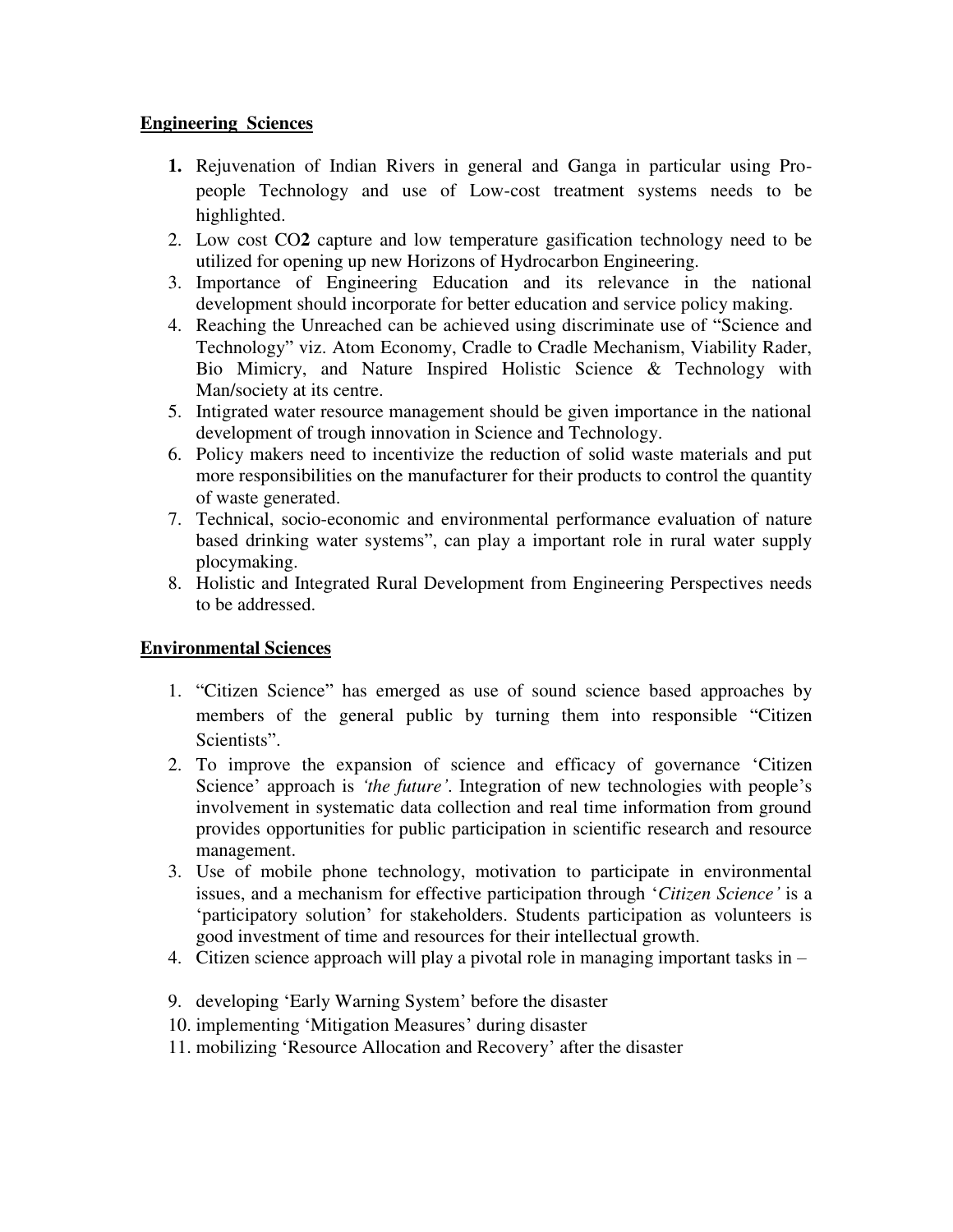- 5. Participatory resource appraisal with combination of geospatial technology will effectively respond to the increasing environmental uncertainties arising from global/climate change projections.
- 6. There is need to develop indicator-based frameworks and evidence-based policies, which could be implemented at the ground level to restore and preserve this socio-ecological system of the country.
- 7. Tailor-made management policies are required for proper implementation to check environmental degradation, and other obviate socio-ecological disasters in the Himalayan region.
- 8. Good science to support decision-making and integration among the various agencies are crucial to meet the challenges of climate change and environment. Resilience building with solutions acceptable to Himalayan communities are extremely crucial. There is a need for research, development and policies to implement adaptation more rigorously and move towards resilience building especially in the Himalayan region.
- 9. Keeping in view the potential of use of wild edibles for various purposes there is need to adopt sustainable approaches for conservation and utilization of Himalayan wild and medicinal plants.
- 10. There is need to re-visit ancient Indian literature in the framework of modern holistic methods of sustainable development of biodiversity.
- 11. An air connectivity between the capital cities of North-Eastern Himalayan states is the need of the hour to speed up the mobility and resource sharing.

## **Information and Communication Science & Technology (Including Computer Sciences)**

- 1. Digital initiative be taken to reach the common man by issuing and linking the micro details of all residents of India.
- 2. GIS can be effectively used to identify and increase the Agriculture land. And also to help the farmers to increase their farm productivity using satellite images.
- 3. More Health Care related sessions be organized in the ICT section.
- 4. Organizing more Deep Learning and Artificial Intelligence related sessions in ICT section.

# **Material Science**

- 1. New Function Materials for Health, Energy and Clean Environment
- 2. 2 D Materials for Device Applications in IOT area
- 3. Printed Sensors and Devices for Smart Applications
- 4. 2 D Materials for Biological Applications

# **Mathematical Sciences (Including Statistics)**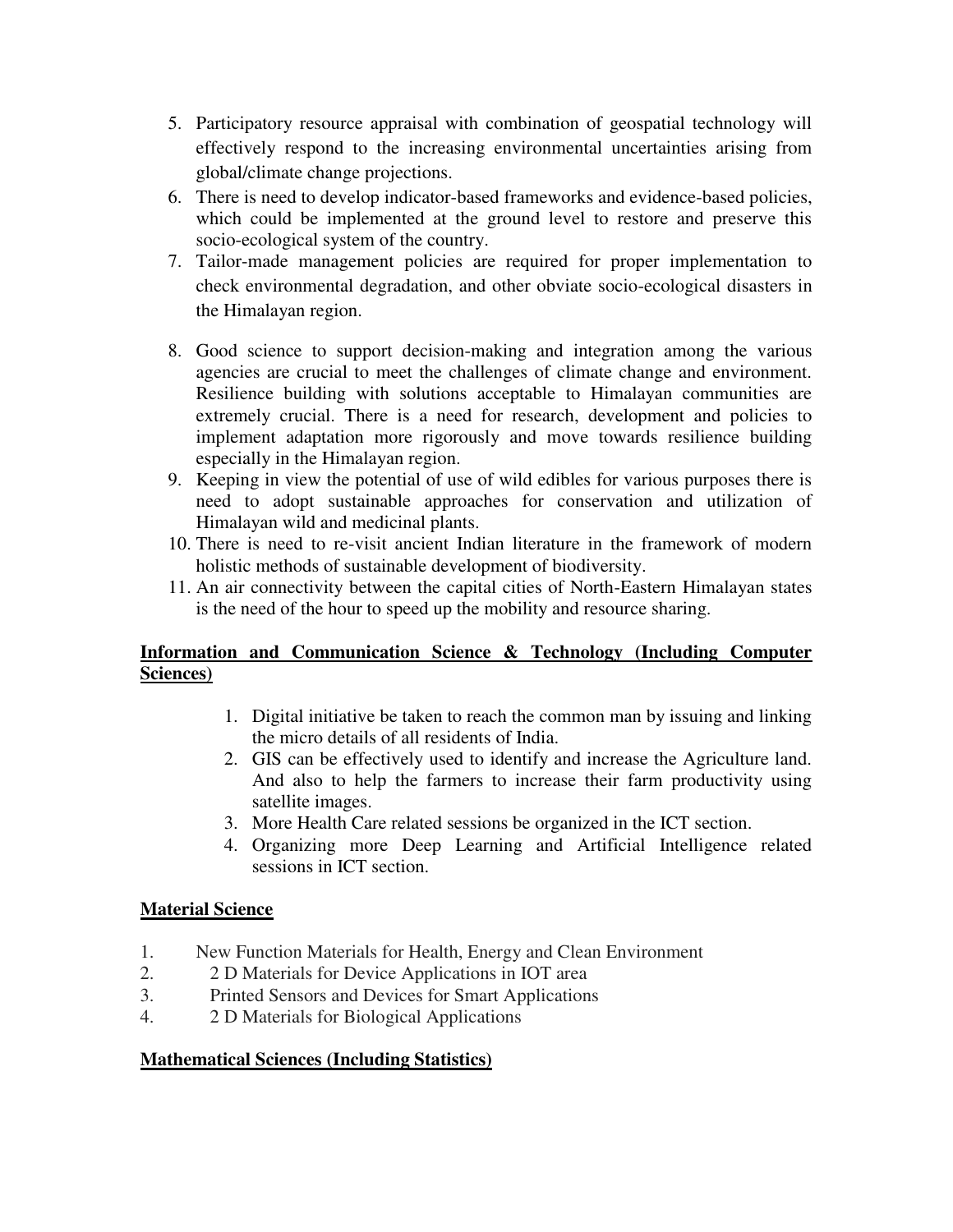- 1. Mathematics curriculum should be reoriented in all levels including School and College curriculums, keeping in mind about the advances in Science and Technology revolution across the globe to apply in the practical applications.
- 2. A well-defined methodology should be found to impart basic mathematics. Also, sufficient funding should be made available to carryout advanced researches in mathematics and related areas for its applications in Defense Studies, Biological Studies, Environmental Studies, Space Sciences, Computational & Information Sciences and Social Sciences. This will also help to enhance interdisciplinary applications in practical problems for the benefit of the common man for development of our nation.
- 3. Further, the year 2018 has been announced as the year of Mathematical Biology by the European Society of Mathematics (ESM) and the European Society for Mathematical and Theoretical Biology (ESMTB) to celebrate the significant impetus for Mathematical Biology relevant events should be organized to encourage the young researchers, which will help to define future road map of further applications.

## **New Biology (Including Biochemistry, Biophysics & Molecular Biology and Biotechnology)**

- 1. Natural products are important sources of new pharmaceutical compounds. Therefore natural product drug discovery programme should have an integrative approach solving smart screening methods, robotic automated technique for compound separation and structural elucidation. Metabolic engineering, synthetic biology, metagenomics and genome mining tools should be used as drug discovery from the natural products. We need to undertake concerned programme in these areas.
- 2. Infectious disease and drug resistance among the pathogens require the search for novel therapies and new drug leads such as anti infectious, anti pathogenic drugs which includes antiquorum sensing compounds, quorum quenching agents and bio films inhibitors. A strategic initiative in this direction is required.
- 3. To gradually shift from harmful agrochemical accelerated research is needed for development of biofertilizers, bio-pesticides and bio-stimulants suited to N.E. and other parts of India.
- 4. Large scale research must be taken to exploit rhizospheric and endophytic microbes of unique flora such as medicinal plants and black rice in Manipur for their potential on rice and other major crops.

## **Physical Sciences**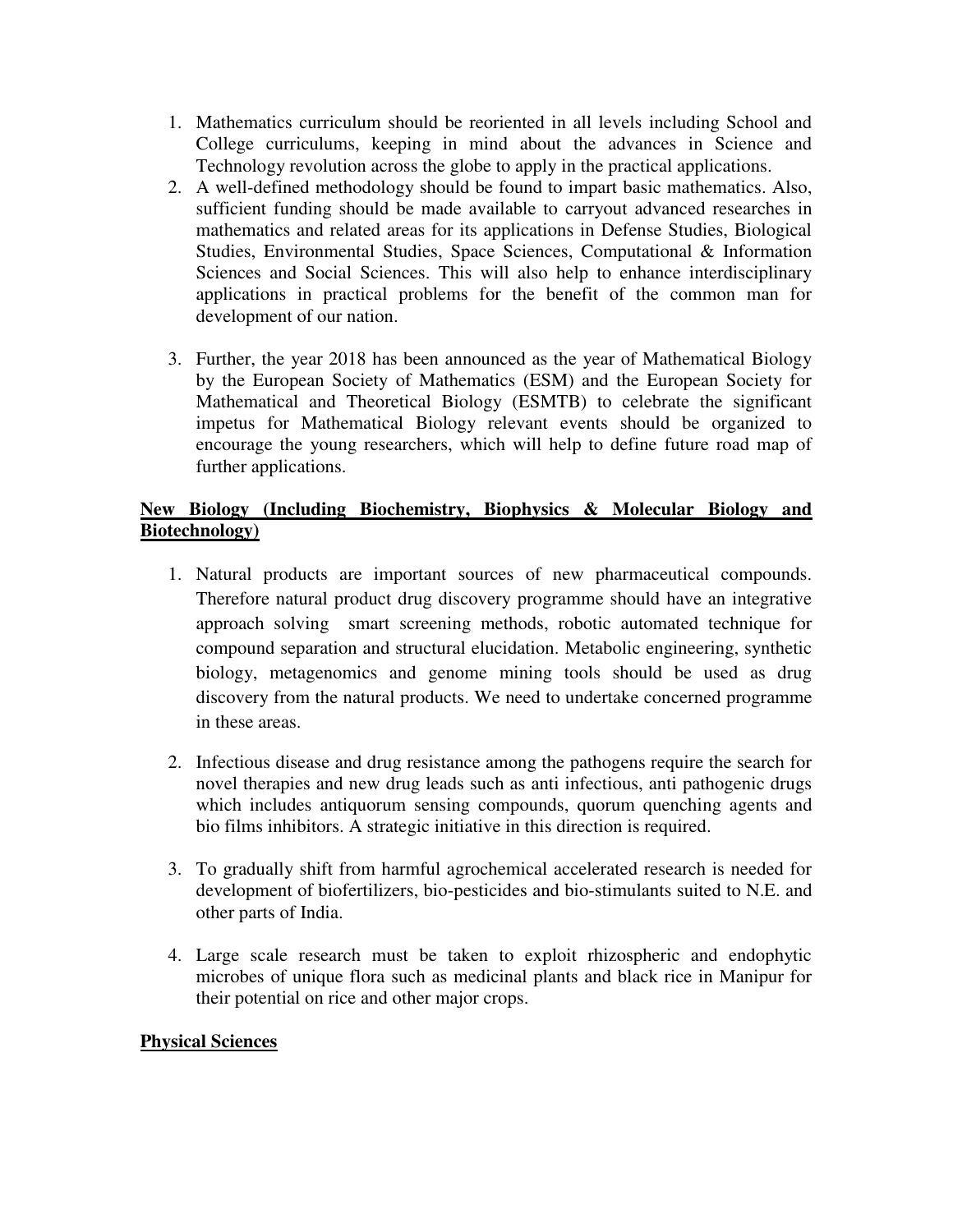- 1. The science and technology empowerment can reach the unreached by the " pathway attention to the village people'' or "connecting rural India to the world"
- 2. By promoting wired and wireless systems of communication, electrical supplies, thermal and solar energy supply systems etc.
- 3. The computer aided and internet knowledge centre can be linked to a community radio network to ensure that information relevant to needs and livelihoods reach the unreached.
- 4. In Dec 1996, in the Beijing conference recommendations were made to enlarge the role of women in science and technology development and discussion.
- 5. Technology is rapidly changing the world and has affected the developing countries. It is very much essential that women should be benefited from technology and should also participate in the process from design to the application, monitoring and evaluation stages.
- 6. Necessity to mobilize recent advances in science and technology for meeting the basic needs of the economically and socially underprivileged sections of the human family through community base village knowledge .
- 7. The information and communication revolution will allow very rapid growth as well as ability to access the universe of knowledge and to communicate through low cost electronic networks as well as highly interactive distance learning.
- 8. Remote sensing and other space satellite outputs are providing detailed geographic information useful for land and natural resources management.
- 9. The widespread availability and convergence of computers, digital networks, telecommunication, television etc have led to unprecedented capacity for dissemination of knowledge and information. This can be used to development of rurals.
- 10. The advent of computers and the internet has brought significant changes to the individuals and communities.
- 11. We can use information and communication technology to empower the rural poor in the developing world through enhanced access to relevant information.
- 12. The US govt has setup a Biotechnology Advisory Committee made up of Scientists, farmers, industry groups, professional, environmentalists, regulatory agencies and members of the public. Such bodies can help Govt to take decisions on various issues. It is the duty of scientific establishment and science academies to nurture and faster the growth of young researchers capable to initiating and managing the change in goals and strategies in the coming century.

### **Plant Sciences**

1. There is still urgent need to explore, identify and authenticate the biodiversity of different groups of plants and microbes as many of the areas are still unexplored in the country.